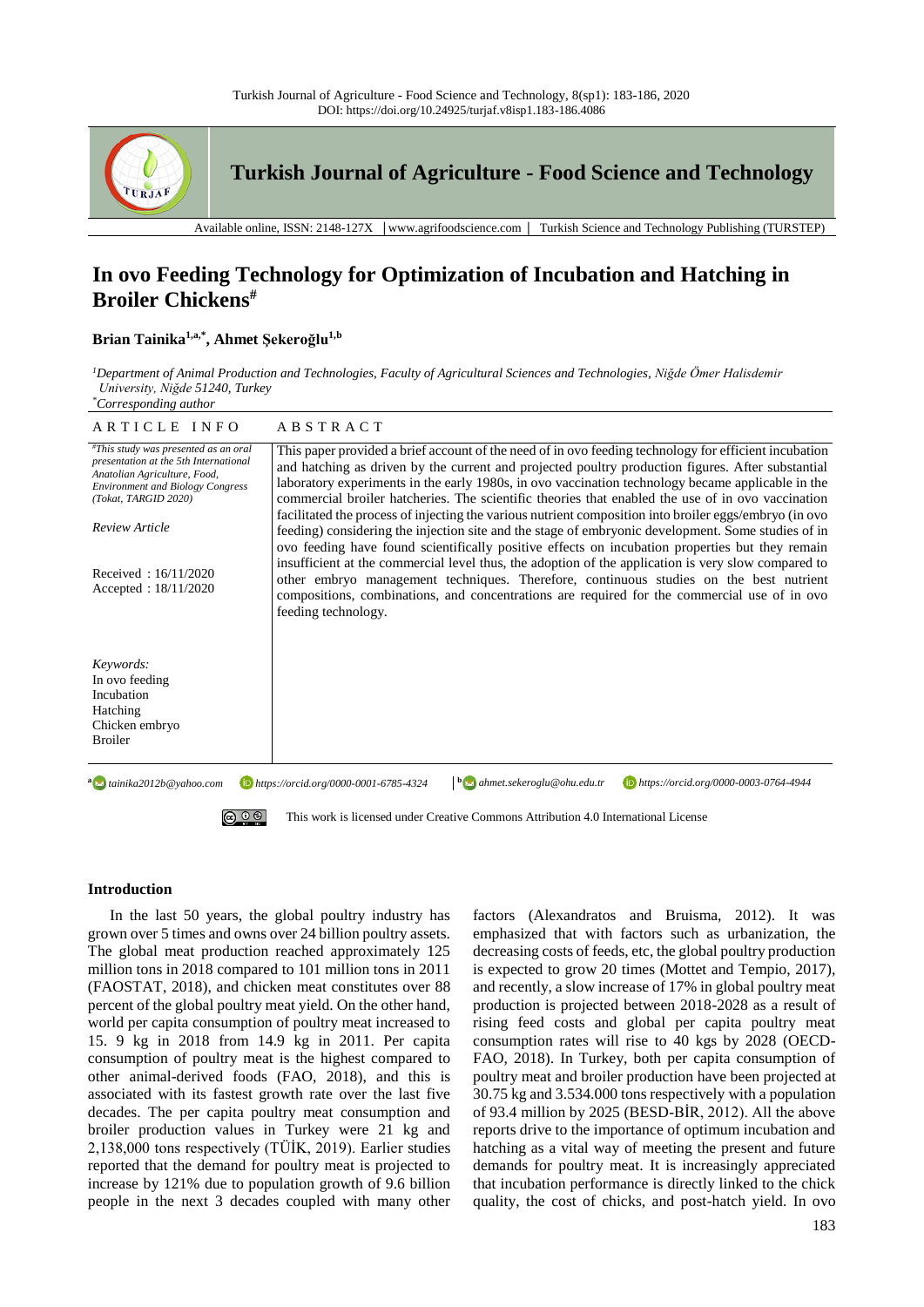feeding application is one of the embryo management application aimed at improving incubation performances. On top of summarizing the current and future state of the world and Turkey poultry industry, this paper provided a brief account of the efficient incubation of chicken eggs and discussed in ovo feeding technology as a means for optimizing incubation and hatching.

#### **The Need for Efficient Incubation**

Bergoug et al. (2013) reviewed pre-incubation factors (egg quality, breeder age, egg storage time and conditions, etc), and incubation conditions (temperature, humidity, ventilation, and carbon dioxide levels) that affect the optimization of incubation and hatching operation, thus chick quality. Furthermore, at hatchery important relationships include; (1) chick weight, chick length, and live slaughter weight; 1 g increment in chick hatch weight is associated with approximately 10 g increase in live slaughter weight that is generally reflected in production as 5-6 thousand tons/year/country. Also, the average chick length ranges between 17- 20 cm, and an increase from 17 cm to 20 cm, chick weight increases from 39 g to 49 g, and slaughter weight from 2330 g to 2470 g (Wolanski et al., 2006), and (2), the relationship between egg weight and the chick; chick weight is 68- 70% of egg weight, with an acceptable egg weight (56.7 g) but, 56.7 g  $\pm$  2.4 g = ( $\pm$  18 g) to slaughter weight (Wolanski et al., 2007). The above relationships are vital to efficient incubation and postincubation performances. In the chicken industry, chick losses as a result of embryonic mortalities and deformed chicks are still significant although researchers are continuously working on optimizing incubation and chick quality. Generally, any application that ensures a 1% improvement in incubation efficiency results in an increased number of broiler chicks per year from millions of broiler breeder eggs that are incubated for meat production in a particular country. Currently, many hatchery studies focusing on embryo management uses techniques including; in ovo vaccination (commercially accepted), and based on the number of available publications, epigenetic adaptation and thermal manipulation (Saleh et al., 2020; Nyuiadzi et al., 2020; Basaki et al., 2020; Tarkhan et al., 2020) and in ovo lighting (Tainika and Bayraktar, 2020) have been consistently tested while the spread of in ovo feeding is very slow (Kadam et al., 2013), and its insufficient studies have inconsistent findings.

# **In ovo Feeding: An Embryo Management Application Needed in the Hatchery**

The phases of embryonic development include; differentiation, growth, and maturation, and during growth, all organs and systems of the embryo must obtain their shapes before they mature. In the maturation stage, organs and systems that are maturing (i) perform some physiological functions, and (ii) ensure the integration of physiological and endocrinal controlling systems (Bellairs and Osmond, 2005; Boerjan, 2010). Starting from the last quarter of embryo development till 1-week post-hatch is a defined critical period, and it is suggested that any application in the critical stage directly affects the

survivability of chicks and post-hatch performance because basic embryonic functions mature in a way that adapts to environmental variations (Boerjan, 2010), and in ovo technology is one application that can be used to support the developing embryo in the critical period as reviewed by Kadam et al. (2013) and Peebles (2018). Though the adoption of in ovo feeding has been very slow, the application is suggested to have the potential to improve chick quality and minimize post-hatch losses during the critical period. This is through (i) Prevention of physiological limitations, (ii) Improvement of intestinal functionality, and (iii) Meeting the nutritional requirements of the embryo due to physiological and metabolic changes during the last stage of incubation (Uni and Ferket, 2003; Uni and Ferket., 2004; Kadam et al., 2013). These benefits are linked to the biological function of the administered nutrients coupled with injection site and time, nutrient dosage, etc (Peebles, 2018; Saeed et al., 2019).

For example, in an earlier study, when Tako et al. (2004) injected carbohydrate (CHO) and β-hydroxy-βmethylbutyrate (HMB) separately or in combination at 17.5 day of incubation (doi) via the amniotic fluid, the intestinal villus width and surface area were increased in all in ovo feeding (IOF) treatments at day (d) 2 post-hatch, and at d 3, the surface area of an average villus increased by 45% for (HMB) treatment, 33% for (CHO  $\&$  CHO + HMB) treatments. Similarly, administration of CHO & HMB on the same doi and injection site increased chick hatch weight, liver glycogen content, and breast muscle weight by 5-6%, 2-5 times, and 6-8% respectively (Uni et al., 2005). On the other hand, Zhai et al. (2011) suggested that (IOF) of carbohydrate solutions at 18.5 doi in the amnion of broiler embryos should be in lower volumes for better results. IOF of a polyamine (putrescine) in varying concentrations (0.05, 0.1, 0.15, and 0.2%) at 17 doi in the amnion of broiler embryos led to a decrease in their percentage residual yolk compared with the non treated animals, hatchability was inversely proportional to the concentration of putrescine, and the percentage of the breast increased with increased concentration of putrescine. However, the authors recommended that the concentration of putrescine should not exceed 0.1% for the IOF application (Goes et al., 2020). IOF of varying doses of arginine (11 and 22 mg) at 14 doi in the FUNAAB-Alpha eggs decreased hatchability 88.4 and 91.1% respectively versus 92.9% of the noninjected group but both concentrations enhanced the establishment of duodenal villi of the injected chickens (Odutayo et al., 2020). IOF of vitamin  $B_{12}$  (20 and 40 µg) at 13 doi and (20 µg) at 15 doi in amnion of Ross broiler embryos significantly decreased hatchability compared to nontreated and distilled water treated groups (Teymouri et al., 2020). IOF of different LAB–nano‐Se concentrations (10, 20, and 30 μg/embryo) significantly increased the hatchability ( $p < 0.05$ ) compared to normal saline (77.9%) and noninjected (77.1%) groups, and the effect of LAB– nano‐Se on hatchability was concentration-dependent with 30 μg treated group having the highest percentage (94.9%) (El‐Deep et al., 2020). Effect of IOF of hydroxyapatite nanoparticles (HA-NP) in varying doses (50, 100, and 500 μg/ml colloids) at 1 doi on chicken embryo development was evaluated by Matuszewski et al. (2020). The authors found that embryos treated with HA-NP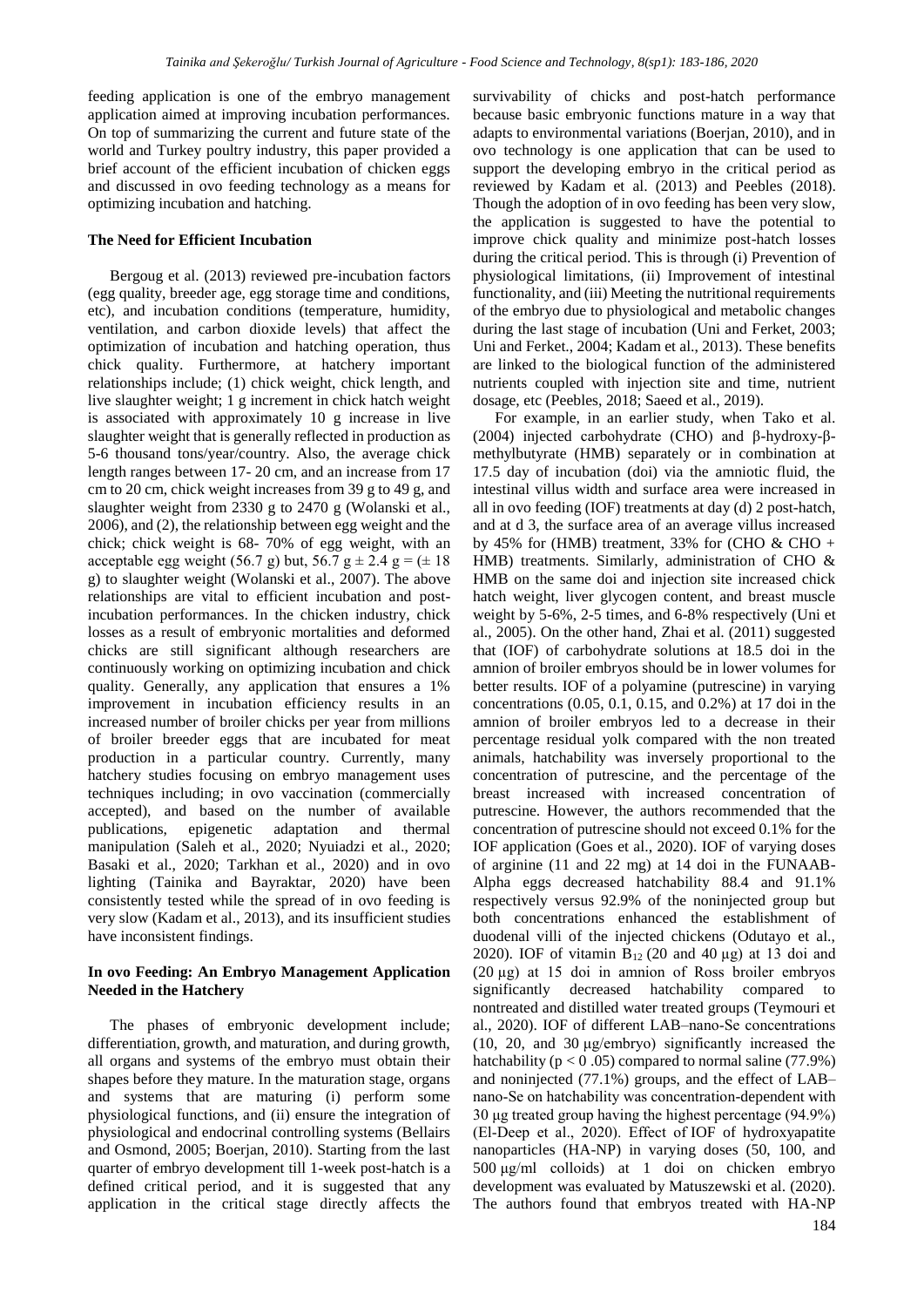showed normal growth and development, and IOF of HA-NP did not impact hatchability and body weight. In a study, when Bojarski et al. (2020) inoculated Hexavalent chromium (Cr (VI)) in different doses at 5 doi in the air cell of broiler chicken eggs, they observed that the effect of chromium on hatchability of chicks was dose-dependent. While higher Cr (VI) concentration from 25 to 250 μg per egg significantly reduced hatchability, lower doses (1.56 and 2.5 μg per egg) insignificantly increased hatchability. The effect of IOF of different levels of a commercial canthaxanthin product (CCX) comprising lignosulphonate, corn starch, canthaxanthin, dextrin (yellow), and ethoxyquin on incubation traits, chick quality, and broiler performance was investigated by Araújo et al. (2020). In the study, levels of CCX: 0.0, 0.35, 0.45, 0.55, and 0.65 mg/0.5 mL of sterilized and distilled water were injected into the chicken embryos at 17.5 doi. They observed that IOF of CCX significantly decreased hatchability ( $P < 0.05$ ) and resulted in a longer hatching window  $(P < 0.05)$  as compared with the noninjected group.

## **Conclusions**

Due to this great potential, fast adoption of approaches and methods such as in ovo feeding in the hatchery sector can provide significant gains not only scientifically but also economically. Research should continue to find the best possible nutrient combinations and concentrations to obtain consistent results with in ovo feeding application.

#### **References**

- Alexandratos N, Bruisma J. 2012. World Agricultural Trends Towards 2030/2050: the 2012 Revision (No. 12-13, p. 154. doi: 10.22004/ag.econ.288998.
- Araújo IC, Café MB, Mesquita MA, Caiado BN, Faria AM, Mello HH, Leandro NS. 2020. Effect of a commercial product containing canthaxanthin for in ovo feeding to broiler embryos on hatchability, chick quality, oxidation status, and performance. Poultry Science, 99 (11): 5598-5606. doi.org/10.1016/j.psj.2020.08.044.
- Basaki M, Sahraiy N, Keykavusi K, Akbari G, Shahbazfar AA, Kianifard D. 2020. Differential expression of small heat shock proteins in the brain of broiler embryo; the effects of embryonic thermal manipulation. Journal of Thermal Biology, 93: 102719. doi.org/10.1016/j.jtherbio.2020.102719.
- Bellairs R, Osmond M. 2005. Atlas of chick development. California: Elsevier Academic Press. ISBN 0-12-084791-4.
- Bergoug H, Burel C, Guinebretiere M, Tong Q, Roulston N, Romanini CEB, Bahr C. 2013. Effect of pre-incubation and incubation conditions on hatchability, hatch time and hatch window, and effect of post-hatch handling on chick quality at placement. World's Poultry Science Journal, 69 (2): 313-334. doi. 10.1017/S0043933913000329.
- BESD-BİR, 2012. Beyaz Et Sanayicileri Ve Damizlikçilari Birliği. Piliç Eti Sektör Raporu. Üretim, Tüketim, Diş Ticaret, Sorunlar, Görüşler. https://besd-bir.org/post/yayinlar [Accessed 28 November 2020].
- Boerjan M. 2010. Circadian incubation. International Hatchery Practice, 24: 13-15.
- Bojarski B, Buchko O, Kondera E, Ługowska K, Osikowski A, Trela M, Lis MW. 2020. Effects of embryonic exposure to chromium (VI) on blood parameters and liver microstructure of 1-day-old chickens. Poultry Science. doi.org/10.1016/ j.psj.2020.10.016.
- El‐Deep MH, Amber KA, Elgendy S, Dawood MA, Zidan A. 2020. In ovo injection of nano‐selenium spheres mitigates the hatchability, histopathology image and immune response of hatched chicks. Journal of Animal Physiology and Animal Nutrition, DOI: https://doi.org/10.1111/jpn.13379.
- FAO, 2018. Food Outlook Biannual Report on Global Food Markets. Available from http://www.fao.org/3/ca2320en/ CA2320EN.pdf [Accessed 19 May 2020].
- Food and Agriculture Organization, 2018. FAO- faostat-data (online). Website http://www.fao.org/faostat/en/#data/QL [Accessed 19 May 2020].
- Goes EC, Cardoso Dal Pont G, Oliveira PR, Da Rocha C, Maiorka A. 2020. Effects of putrescine injection in broiler breeder eggs. Journal of Animal Physiology and Animal Nutrition, DOI: https://doi.org/10.1111/jpn.13446.
- Kadam MM, Barekatain MR, K Bhanja S, Iji PA. 2013. Prospects of in ovo feeding and nutrient supplementation for poultry: the science and commercial applications—a review. Journal of the Science of Food and Agriculture, 93 (15): 3654-3661. doi.org/10.100 2/ jsfa.6301.
- Matuszewski A, Łukasiewicz M, Niemiec J, Jaworski S, Kamaszewski M, Szudrowicz H, Sawosz, E. 2020. Effect of in ovo application of hydroxyapatite nanoparticles on chicken embryo development, oxidative status and bone characteristics. Archives of Animal Nutrition, 74 (5): 343- 361. doi.org/10.1080/1745039X.2020.1803033.
- Mottet A, Tempio G. 2017. Global poultry production: current state and future outlook and challenges. World's Poultry Science Journal, 73 (2): 245-256. doi.org/10.1017/ S0043933917000071.
- Nyuiadzi D, Berri C, Dusart L, Travel A, Méda B, Bouvarel I, Le Bihan-Duval E. 2020. Short cold exposures during incubation and postnatal cold temperature affect performance, breast meat quality, and welfare parameters in broiler chickens. Poultry science, 99 (2): 857-868. doi.org/10.1016/ j.psj.2019.10.024.
- Odutayo OJ, Sogunle OM, Adeyemi OA, Sonibare AO. 2020. Influence of in ovo arginine feeding on hatching traits and post-hatch performance of FUNAAB-Alpha chickens in two housing types. Tropical Animal Health and Production, 52: 2349-2357. doi.org/10.1007/s11250-020-02258-x.
- Organisation for Economic Co-operation and Development and the Food and Agriculture Organization, OECD-FAO Agricultural Outlook 2019-2028. Paris, PAR, France: OECD Publishing/ Rome, RM, Italy: FAO; 2018. doi.org/10.1787/ agr\_outlook-2018- 20 en.
- Peebles ED. 2018. In ovo applications in poultry: A review. Poultry science, 97 (7): 2322-2338. doi: 10.3382/ps/pey081.
- Saeed M, Babazadeh D, Naveed M, Alagawany M, Abd El‐Hack ME, Arain MA, Elnesr SS. 2019. In ovo delivery of various biological supplements, vaccines and drugs in poultry: current knowledge. Journal of the Science of Food and Agriculture, 99 (8): 3727- 3739. doi. 10.1 002/jsfa.959.
- Saleh KM, Tarkhan AH, Al-Zghoul MB. 2020. Embryonic Thermal Manipulation Affects the Antioxidant Response to Post-Hatch Thermal Exposure in Broiler Chickens. Animals, 10 (1): 126. doi.org/10.3390/ani10010126.
- Tainika B, Bayraktar ÖH, 2020. Evaluation of effects of in ovo light stimulation on incubation performance and chick quality in broilers. Available from: https://issuu.com/zootecnica/ docs/10-zootecnica-october-2020-issuu/s/11264778 [Accessed 16 November 2020].
- Tako E, Ferket PR, Uni Z. 2004. Effects of in ovo feeding of carbohydrates and beta-hydroxy-beta-methylbutyrate on the development of chicken intestine. Poultry Science, 83 (12): 2023-2028. doi.org/10.1093/ps/83.12.2023.
- Tarkhan AH, Saleh KM, Al-Zghoul MB. 2020. HSF3 and Hsp70 Expression during Post-Hatch Cold Stress in Broiler Chickens Subjected to Embryonic Thermal Manipulation. Veterinary Sciences, 7 (2): 49. doi.org/10.3390/ vetsci7020049.